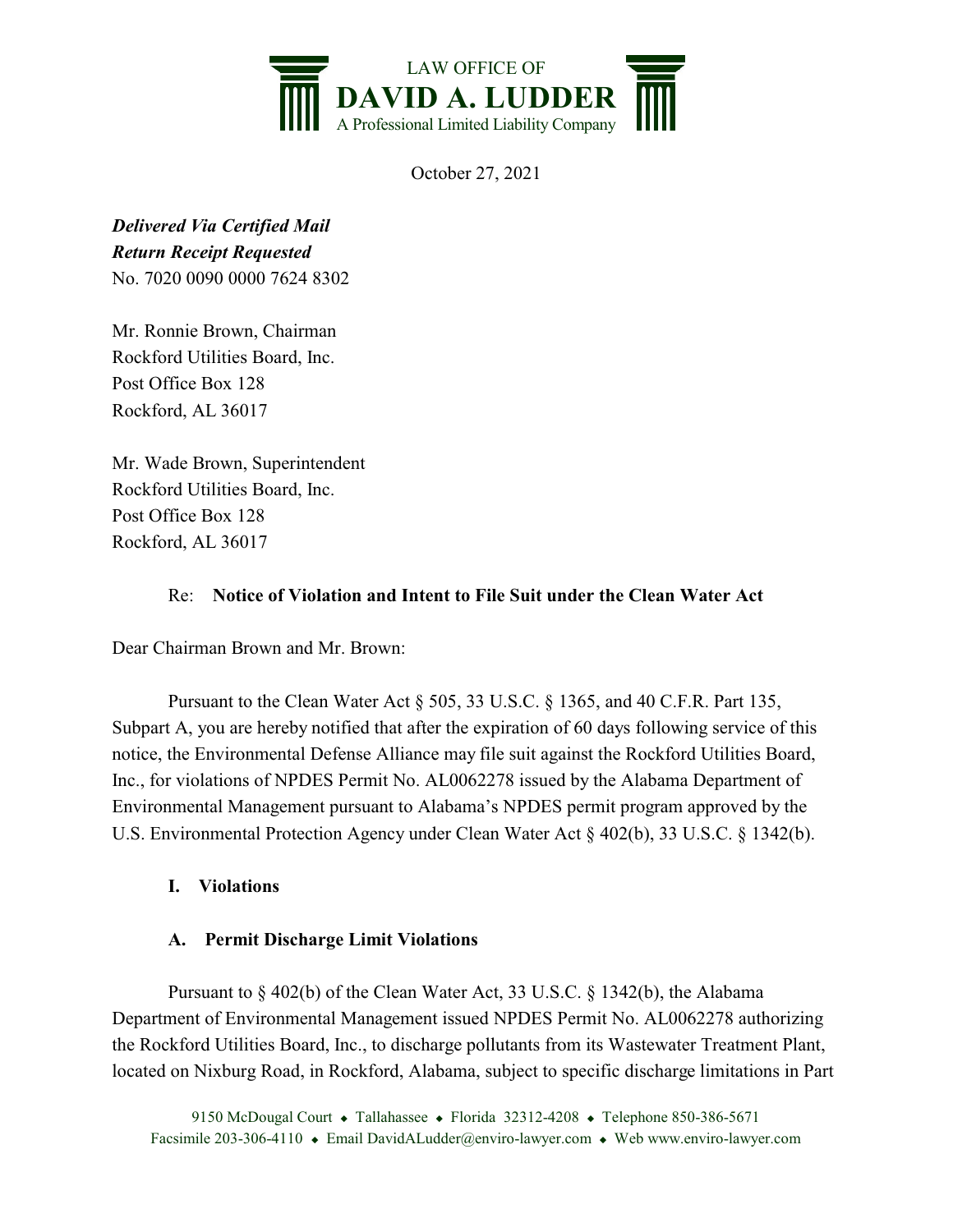I, A., 1. and 2. of the permit. The Rockford Utilities Board, Inc., has discharged pollutants from Outfall 0011 into the Red Mouth Creek in violation of the discharge limitations of NPDES Permit No. AL0062278 from October 01, 2016 through September 30, 2021 as identified in Table A attached hereto. Additional violations may have occurred subsequent to September 2021.

#### **B. History of Enforcement Actions**

On January 21, 2020, the Alabama Department of Environmental Management issued a Notice of Violation to the Rockford Utilities Board, Inc., in which it cited discharge limit violations for the period from December 2017 through December 2019.

On October 05, 2018, the Alabama Department of Environmental Management issued a Warning Letter to the Rockford Utilities Board, Inc., in which it cited discharge limit violations for the period from September 2016 through September 2018.

#### **II. Sanctions**

The Clean Water Act authorizes the court to enforce a NPDES permit or condition thereof. Clean Water Act  $\S 505(a)$ , 33 U.S.C.  $\S 1365(a)$ . The court may assess civil penalties up to \$56,460 per day per violation. Clean Water Act §§ 505(a) and 309(d), 33 U.S.C. §§ 1365(a) and 1319(d); Federal Civil Penalties Inflation Adjustment Act of 1990, Pub. L. 101–410, Oct. 5, 1990, 104 Stat. 890, as amended by Pub. L. 104–134, title III, § 31001(s)(1), Apr. 26, 1996, 110 Stat. 1321–373; Federal Reports Elimination Act of 1998, Pub. L. 105–362, title XIII, § 1301(a), Nov. 10, 1998, 112 Stat. 3293; Bipartisan Budget Act of 2015, Pub. L. 114–74, title VII, § 701(b), Nov. 2, 2015, 129 Stat. 599; 40 C.F.R. § 19.4. Each day a violation continues is a separate violation. Violations of monthly average limits and weekly average limits are counted as violations for each day of the month and each day of the week, respectively. See Atlantic States Legal Found. Inc. v. Tyson Foods, Inc., 897 F.2d 1128 (11th Cir. 1990). In addition, the Clean Water Act authorizes the award of costs of litigation (including reasonable attorney and expert witness fees) to any prevailing or substantially prevailing party, whenever the court determines that such an award is appropriate. Clean Water Act § 505(d), 33 U.S.C. § 1365(d).

 Suit may be avoided if these violations have ceased before the expiration of 60 days following service of this notice. "Service" is defined as the postmark date of this notice. 40 C.F.R. § 135.2(c). Please advise the undersigned of any measures which you may undertake which you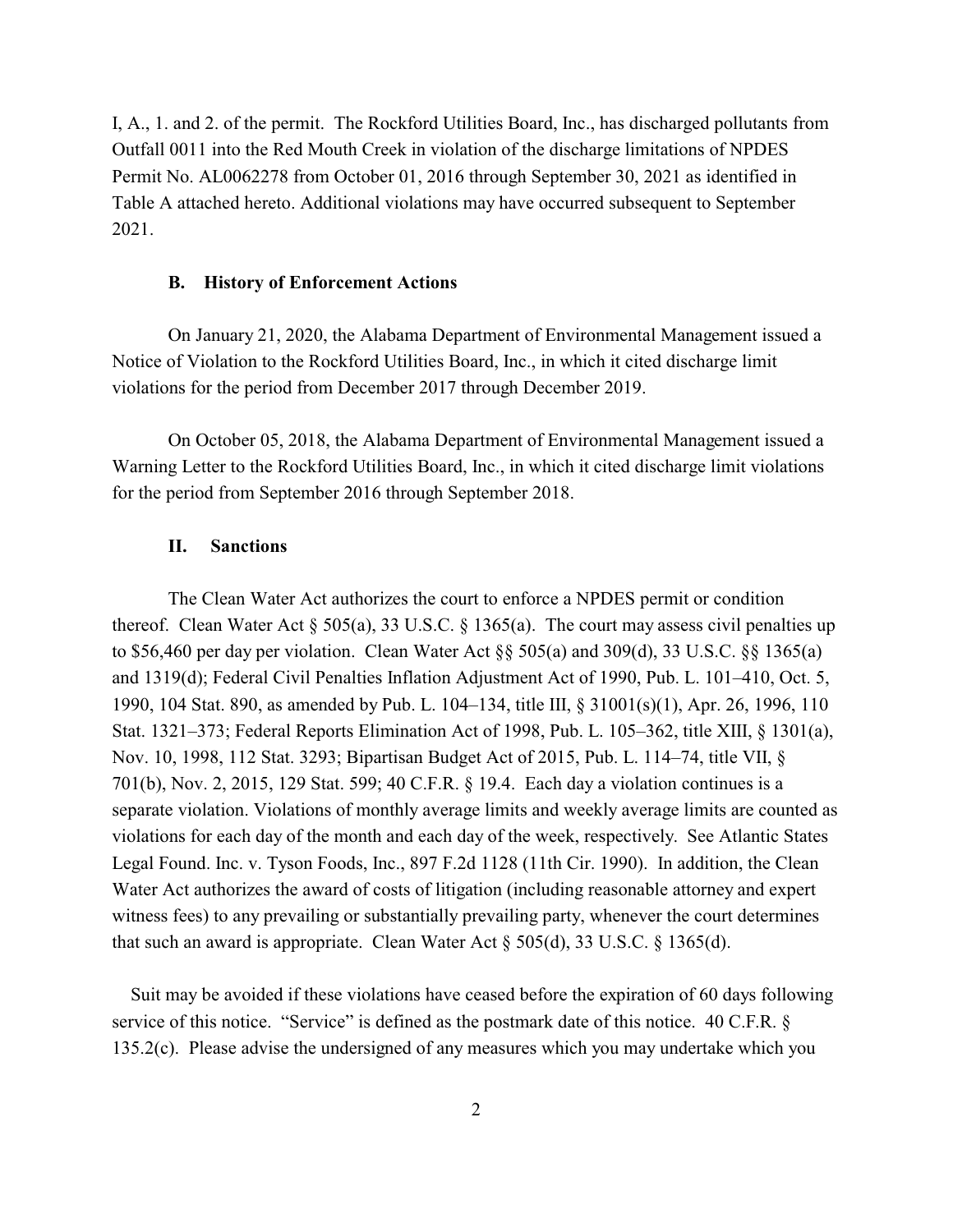contend have permanently abated these violations before suit is filed. Please direct all communications to the undersigned attorneys for the Environmental Defense Alliance.

Sincerely,

Janiel Christ

David A. Ludder Charline Whyte Attorney for Attorney for Environmental Defense Alliance Environmental Defense Alliance

Charline Whyte

cc:

Hon. Lance R. LeFleur, Director Alabama Department of Environmental Management P.O. Box 301463 Montgomery, Alabama 36130-1463

Hon. Michael S. Regan, Administrator Mail Code 1101A Environmental Protection Agency 1200 Pennsylvania Avenue, N.W. Washington, D.C. 20460

Hon. John Blevins, Acting Regional Administrator U.S. Environmental Protection Agency - Region 4 61 Forsyth Street SW Atlanta, Georgia 30303

Environmental Defense Alliance 1116 20th Street South #526 Birmingham, AL 35205-2612 (205) 718-7336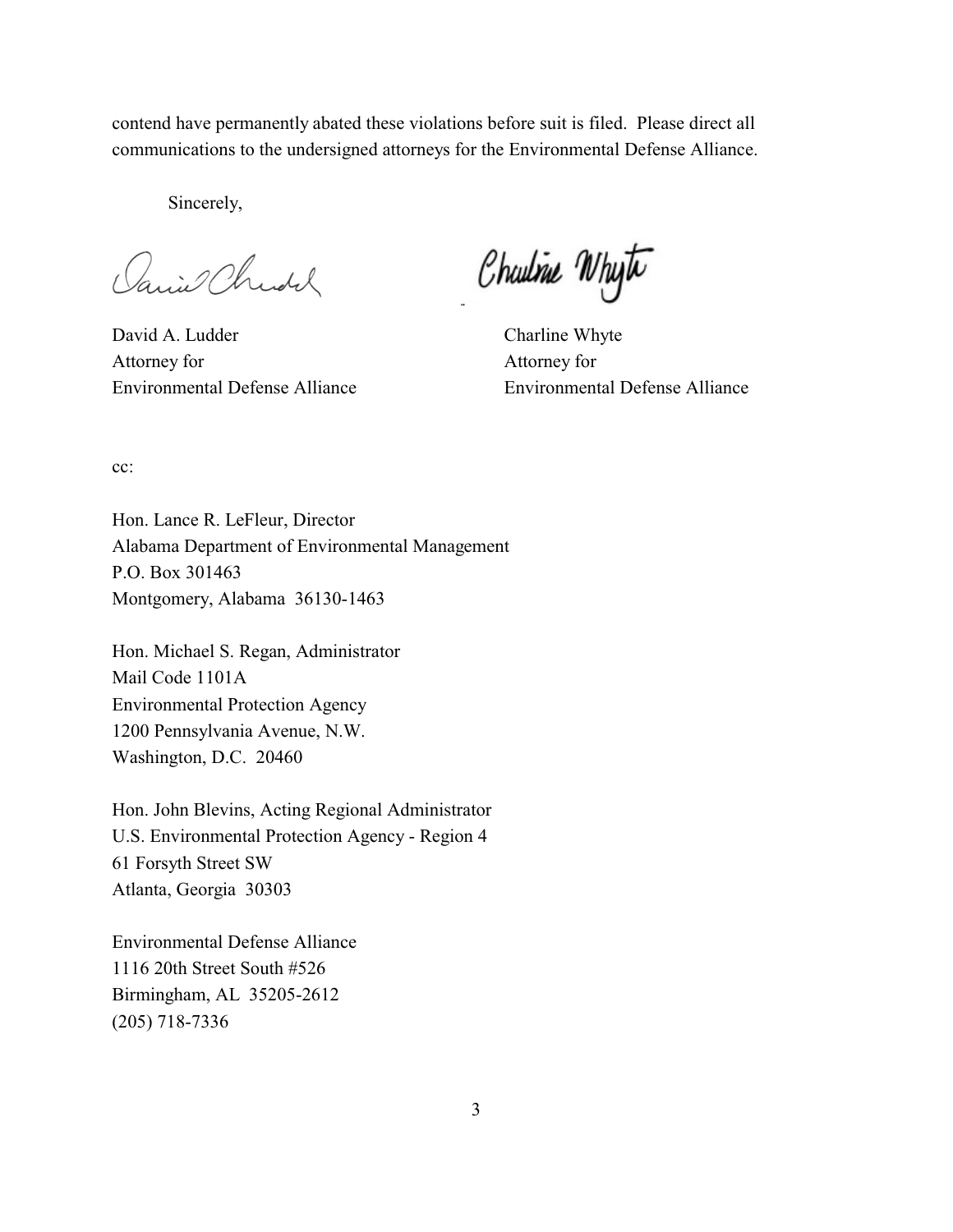### **TABLE A**

# **DISCHARGE LIMITATION VIOLATIONS NPDES PERMIT No. AL0062278: Rockford Utilities Board, Inc. Location: Rockford, Coosa County, AL 53136 Date Rage: 10/01/2016 to 09/30/2021**

| <b>Month</b><br>Ending | Outfall | <b>Parameter Description</b> | <b>Limit Type</b> |        | <b>Discharge Limit</b> | <b>Discharge Measurement</b> | <b>Violation</b><br><b>Days</b> |
|------------------------|---------|------------------------------|-------------------|--------|------------------------|------------------------------|---------------------------------|
| 08/31/2021             | 0011    | E. coli                      | <b>MO AVG</b>     | $\leq$ | 126 col/100mL          | 2460.8 col/100mL             | 31                              |
| 08/31/2021             | 0011    | E. coli                      | <b>DAILY MX</b>   | $\leq$ | 298 col/100mL          | 9208 col/100mL               |                                 |
| 05/31/2021             | 0011    | E. coli                      | <b>DAILY MX</b>   | $\leq$ | 298 col/100mL          | 2419.6 col/100mL             | -1                              |
| 05/31/2021             | 0011    | E. coli                      | <b>MO AVG</b>     | $\leq$ | 126 col/100mL          | 686.2 col/100mL              | 31                              |
| 10/31/2020             | 0011    | E. coli                      | MO AVG            | $\leq$ | 126 col/100mL          | 1189.18 col/100mL            | 31                              |
| 10/31/2020             | 0011    | E. coli                      | <b>DAILY MX</b>   | $\leq$ | 298 col/100mL          | 2419.6 col/100mL             | 1                               |
| 08/31/2020             | 0011    | E. coli                      | MO AVG            | $\leq$ | 126 col/100mL          | 1599.58 col/100mL            | 31                              |
| 08/31/2020             | 0011    | E. coli                      | <b>DAILY MX</b>   | $\leq$ | 298 col/100mL          | 4839.2 col/100mL             |                                 |
| 07/31/2020             | 0011    | E. coli                      | <b>DAILY MX</b>   | $\leq$ | 298 col/100mL          | 2419.6 col/100mL             |                                 |
| 07/31/2020             | 0011    | E. coli                      | <b>MO AVG</b>     | $\leq$ | 126 col/100mL          | 513.64 col/100mL             | 31                              |
| 06/30/2020             | 0011    | E. coli                      | <b>MO AVG</b>     | $\leq$ | 126 col/100mL          | 360 col/100mL                | 30                              |
| 06/30/2020             | 0011    | E. coli                      | <b>DAILY MX</b>   | $\leq$ | 298 col/100mL          | 1229.7 col/100mL             |                                 |
| 05/31/2020             | 0011    | E. coli                      | <b>DAILY MX</b>   | $\leq$ | 298 col/100mL          | 980.4 col/100mL              |                                 |
| 05/31/2020             | 0011    | E. coli                      | MO AVG            | $\leq$ | 126 col/100mL          | 196.88 col/100mL             | 31                              |
| 08/31/2019             | 0011    | E. coli                      | <b>DAILY MX</b>   | $\leq$ | 487 col/100mL          | col/100mL                    | $\mathbf{1}$                    |
| 08/31/2019             | 0011    | E. coli                      | <b>MO AVG</b>     | $\leq$ | 126 col/100mL          | 521.52 col/100mL             | 31                              |
| 07/31/2019             | 0011    | E. coli                      | <b>MO AVG</b>     | $\leq$ | 126 col/100mL          | 1157.9 col/100mL             | 31                              |
| 07/31/2019             | 0011    | E. coli                      | <b>DAILY MX</b>   | $\leq$ | 487 col/100mL          | col/100mL                    |                                 |
| 06/30/2019             | 0011    | E. coli                      | <b>DAILY MX</b>   | $\leq$ | 487 col/100mL          | 2419.6 col/100mL             |                                 |
| 06/30/2019             | 0011    | E. coli                      | <b>MO AVG</b>     | $\leq$ | 126 col/100mL          | 1595.65 col/100mL            | 30                              |
| 04/30/2019             | 0011    | E. coli                      | MO AVG            | $\leq$ | 548 col/100mL          | 1218.9 col/100mL             | 30                              |
| 12/31/2018             | 0011    | E. coli                      | MO AVG            | $\leq$ | 548 col/100mL          | 613.03 col/100mL             | 31                              |
| 05/31/2018             |         | 0011 E. coli                 | MO AVG            | $\leq$ | 548 col/100mL          | 1215.45 col/100mL            | 31                              |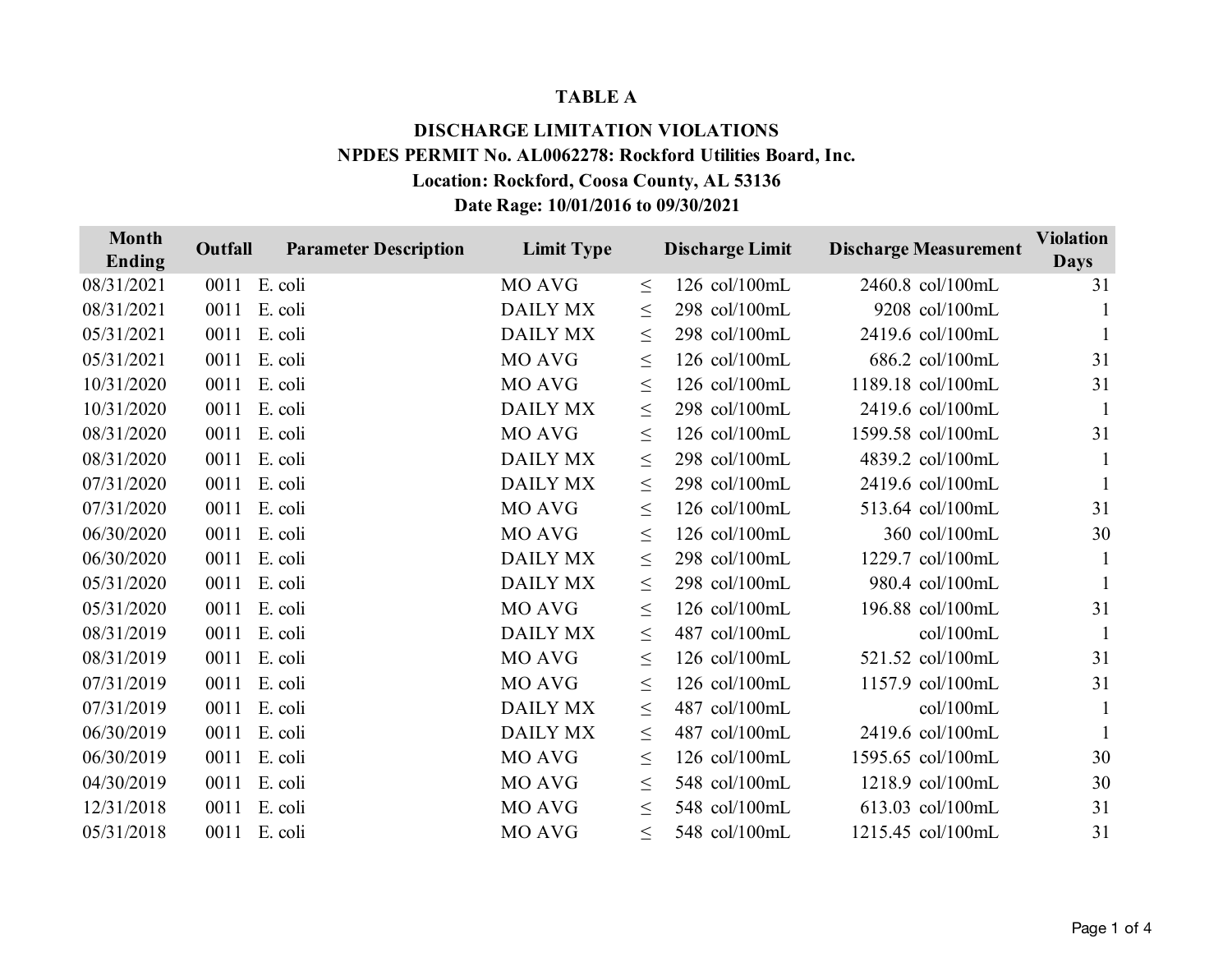## Table (Con't)

| <b>Month</b><br>Ending | Outfall | <b>Parameter Description</b>         | <b>Limit Type</b> |        | <b>Discharge Limit</b> | <b>Discharge Measurement</b> | <b>Violation</b><br><b>Days</b> |
|------------------------|---------|--------------------------------------|-------------------|--------|------------------------|------------------------------|---------------------------------|
| 01/31/2018             |         | 0011 E. coli                         | MO AVG            | $\leq$ | 548 col/100mL          | 1210.5 col/100mL             | 31                              |
| 09/30/2021             |         | 00011 Nitrogen, ammonia total [as N] | <b>WKLY AVG</b>   | $\leq$ | $0.99$ lbs/day         | $2.08$ lbs/day               | 7                               |
| 09/30/2021             |         | 00011 Nitrogen, ammonia total [as N] | <b>WKLY AVG</b>   | $\leq$ | $3.30$ mg/L            | $27.1$ mg/L                  | 7                               |
| 09/30/2021             | 00011   | Nitrogen, ammonia total [as N]       | MO AVG            | $\leq$ | $2.20$ mg/L            | $13.6$ mg/L                  | 30                              |
| 08/31/2021             | 0011    | Nitrogen, ammonia total [as N]       | WKLY AVG          | $\leq$ | $0.99$ lbs/day         | $1.36$ lbs/day               | 7                               |
| 08/31/2021             | 0011    | Nitrogen, ammonia total [as N]       | <b>WKLY AVG</b>   | $\leq$ | $3.30$ mg/L            | $15 \text{ mg/L}$            | 7                               |
| 08/31/2021             | 0011    | Nitrogen, ammonia total [as N]       | MO AVG            | $\leq$ | $2.20$ mg/L            | $6.26$ mg/L                  | 31                              |
| 07/31/2021             | 0011    | Nitrogen, ammonia total [as N]       | MO AVG            | $\leq$ | $2.20$ mg/L            | 4.28 mg/L                    | 31                              |
| 07/31/2021             | 0011    | Nitrogen, ammonia total [as N]       | <b>WKLY AVG</b>   | $\leq$ | $0.99$ lbs/day         | $1.19$ lbs/day               | 7                               |
| 07/31/2021             | 0011    | Nitrogen, ammonia total [as N]       | <b>WKLY AVG</b>   | $\leq$ | $3.30$ mg/L            | $12.6$ mg/L                  | $\tau$                          |
| 06/30/2021             | 0011    | Nitrogen, ammonia total [as N]       | <b>WKLY AVG</b>   | $\leq$ | $0.99$ lbs/day         | $1.21$ lbs/day               | 7                               |
| 06/30/2021             | 0011    | Nitrogen, ammonia total [as N]       | MO AVG            | $\leq$ | $2.20$ mg/L            | $7.36$ mg/L                  | 30                              |
| 06/30/2021             | 0011    | Nitrogen, ammonia total [as N]       | <b>WKLY AVG</b>   | $\leq$ | $3.30$ mg/L            | 14.8 $mg/L$                  | 7                               |
| 05/31/2021             | 0011    | Nitrogen, ammonia total [as N]       | MO AVG            | $\leq$ | $0.66$ lbs/day         | $0.967$ lbs/day              | 31                              |
| 05/31/2021             | 0011    | Nitrogen, ammonia total [as N]       | <b>WKLY AVG</b>   | $\leq$ | $0.99$ lbs/day         | $1.69$ lbs/day               | 7                               |
| 05/31/2021             | 0011    | Nitrogen, ammonia total [as N]       | <b>WKLY AVG</b>   | $\leq$ | $3.30$ mg/L            | 19.9 mg/L                    | $\overline{7}$                  |
| 05/31/2021             | 0011    | Nitrogen, ammonia total [as N]       | MO AVG            | $\leq$ | $2.20$ mg/L            | $11.07$ mg/L                 | 31                              |
| 04/30/2021             | 0011    | Nitrogen, ammonia total [as N]       | <b>WKLY AVG</b>   | $\leq$ | $0.99$ lbs/day         | $1.39$ lbs/day               | 7                               |
| 04/30/2021             | 0011    | Nitrogen, ammonia total [as N]       | <b>WKLY AVG</b>   | $\leq$ | $3.30$ mg/L            | $10.4$ mg/L                  | $\tau$                          |
| 04/30/2021             | 0011    | Nitrogen, ammonia total [as N]       | MO AVG            | $\leq$ | $0.66$ lbs/day         | $0.858$ lbs/day              | 30                              |
| 04/30/2021             | 0011    | Nitrogen, ammonia total [as N]       | MO AVG            | $\leq$ | $2.20$ mg/L            | 5.53 $mg/L$                  | 30                              |
| 03/31/2021             | 0011    | Nitrogen, ammonia total [as N]       | <b>WKLY AVG</b>   | $\leq$ | $6.30$ mg/L            | 14.1 $mg/L$                  | $\tau$                          |
| 03/31/2021             | 0011    | Nitrogen, ammonia total [as N]       | MO AVG            | $\leq$ | $4.20$ mg/L            | $8.34$ mg/L                  | 31                              |
| 10/31/2020             | 0011    | Nitrogen, ammonia total [as N]       | <b>WKLY AVG</b>   | $\leq$ | $0.99$ lbs/day         | $1.24$ lbs/day               | 7                               |
| 10/31/2020             | 0011    | Nitrogen, ammonia total [as N]       | <b>WKLY AVG</b>   | $\leq$ | $3.30$ mg/L            | $10.9$ mg/L                  | $7\phantom{.0}$                 |
| 10/31/2020             | 0011    | Nitrogen, ammonia total [as N]       | MO AVG            | $\leq$ | $2.20$ mg/L            | 4.28 mg/L                    | 31                              |
| 09/30/2020             | 0011    | Nitrogen, ammonia total [as N]       | <b>WKLY AVG</b>   | $\leq$ | $3.30$ mg/L            | $4.09$ mg/L                  | 7                               |
| 08/31/2020             | 0011    | Nitrogen, ammonia total [as N]       | <b>WKLY AVG</b>   | $\leq$ | $0.99$ lbs/day         | 2.82 lbs/day                 | $\tau$                          |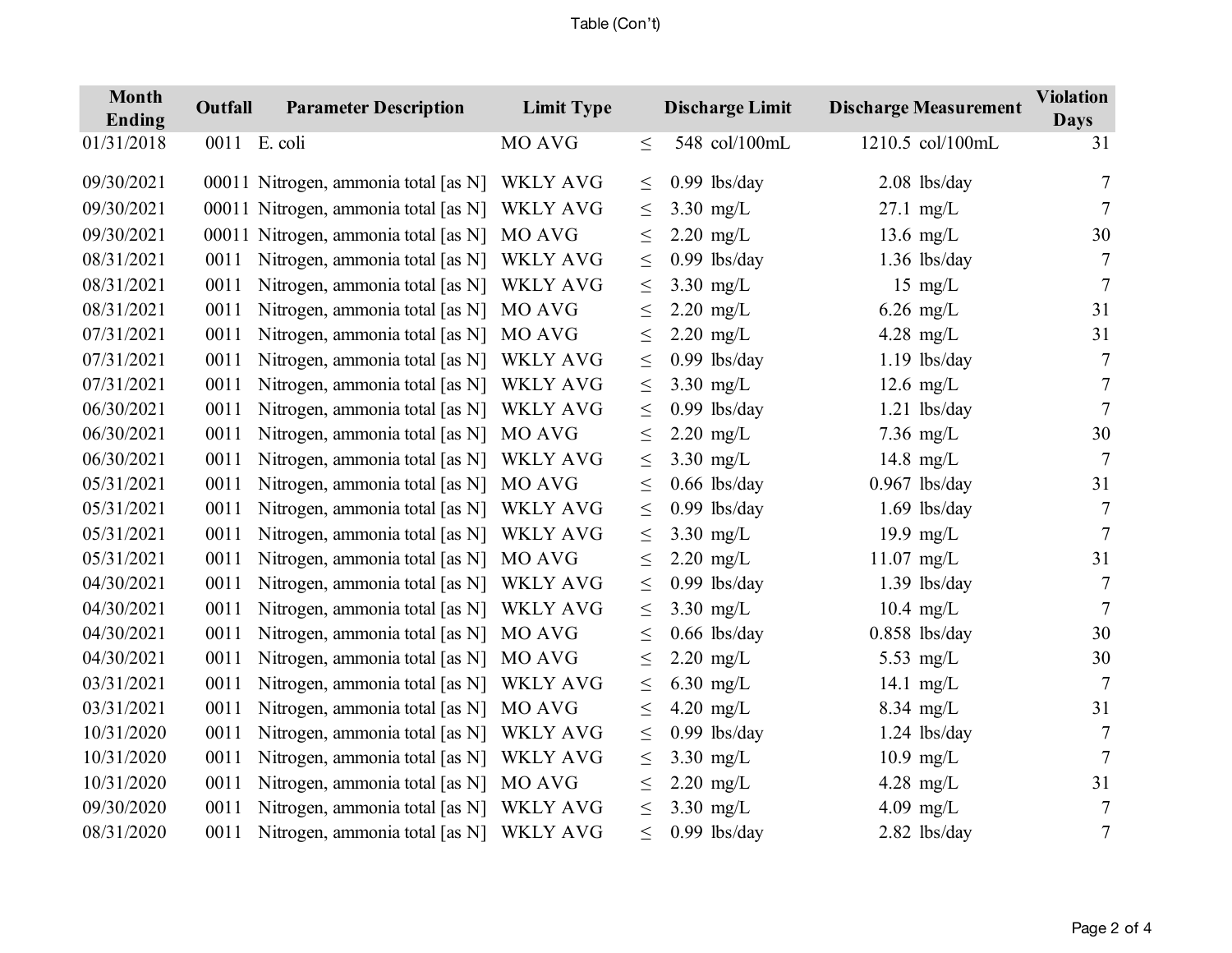## Table (Con't)

| <b>Month</b><br>Ending | Outfall | <b>Parameter Description</b>   | <b>Limit Type</b> |        | <b>Discharge Limit</b> | <b>Discharge Measurement</b> | <b>Violation</b><br><b>Days</b> |
|------------------------|---------|--------------------------------|-------------------|--------|------------------------|------------------------------|---------------------------------|
| 08/31/2020             | 0011    | Nitrogen, ammonia total [as N] | <b>WKLY AVG</b>   | $\leq$ | $3.30$ mg/L            | $27.6$ mg/L                  | 7                               |
| 08/31/2020             | 0011    | Nitrogen, ammonia total [as N] | MO AVG            | $\leq$ | $2.20$ mg/L            | $7.77$ mg/L                  | 31                              |
| 08/31/2020             | 0011    | Nitrogen, ammonia total [as N] | MO AVG            | $\leq$ | $0.66$ lbs/day         | $0.738$ lbs/day              | 31                              |
| 07/31/2020             | 0011    | Nitrogen, ammonia total [as N] | <b>WKLY AVG</b>   | $\leq$ | $3.30$ mg/L            | $15.9$ mg/L                  | $\tau$                          |
| 07/31/2020             | 0011    | Nitrogen, ammonia total [as N] | MO AVG            | $\leq$ | $0.66$ lbs/day         | $1.701$ lbs/day              | 31                              |
| 07/31/2020             | 0011    | Nitrogen, ammonia total [as N] | MO AVG            | $\leq$ | $2.20$ mg/L            | $12.37$ mg/L                 | 31                              |
| 07/31/2020             | 0011    | Nitrogen, ammonia total [as N] | <b>WKLY AVG</b>   | $\leq$ | $0.99$ lbs/day         | $2.53$ lbs/day               | 7                               |
| 06/30/2020             | 0011    | Nitrogen, ammonia total [as N] | <b>WKLY AVG</b>   | $\leq$ | $3.30$ mg/L            | $16.1$ mg/L                  | 7                               |
| 06/30/2020             | 0011    | Nitrogen, ammonia total [as N] | MO AVG            | $\leq$ | $2.20$ mg/L            | $6.53$ mg/L                  | 30                              |
| 10/31/2019             | 0011    | Nitrogen, ammonia total [as N] | WKLY AVG          | $\leq$ | $3.30$ mg/L            | $7.44$ mg/L                  | 7                               |
| 10/31/2019             | 0011    | Nitrogen, ammonia total [as N] | MO AVG            | $\leq$ | $2.20$ mg/L            | $3.48$ mg/L                  | 31                              |
| 07/31/2019             | 0011    | Nitrogen, ammonia total [as N] | <b>WKLY AVG</b>   | $\leq$ | $3.30$ mg/L            | $3.75$ mg/L                  | 7                               |
| 05/31/2019             | 0011    | Nitrogen, ammonia total [as N] | MO AVG            | $\leq$ | $2.20$ mg/L            | $3.6$ mg/L                   | 31                              |
| 05/31/2019             | 0011    | Nitrogen, ammonia total [as N] | <b>WKLY AVG</b>   | $\leq$ | $3.30$ mg/L            | $8.06$ mg/L                  | 7                               |
| 04/30/2019             | 0011    | Nitrogen, ammonia total [as N] | <b>WKLY AVG</b>   | $\leq$ | $3.30$ mg/L            | 5.47 mg/L                    | 7                               |
| 05/31/2018             | 0011    | Nitrogen, ammonia total [as N] | <b>WKLY AVG</b>   | $\leq$ | $3.30$ mg/L            | 4.97 $mg/L$                  | 7                               |
| 05/31/2018             | 0011    | Nitrogen, ammonia total [as N] | MO AVG            | $\leq$ | $2.20$ mg/L            | $3.59$ mg/L                  | 31                              |
| 04/30/2018             | 0011    | Nitrogen, ammonia total [as N] | MO AVG            | $\leq$ | $2.20$ mg/L            | $3.71$ mg/L                  | 30                              |
| 04/30/2018             | 0011    | Nitrogen, ammonia total [as N] | WKLY AVG          | $\leq$ | $3.30$ mg/L            | 5.55 mg/ $L$                 | 7                               |
| 02/28/2018             | 0011    | Nitrogen, ammonia total [as N] | <b>WKLY AVG</b>   | $\leq$ | $6.30$ mg/L            | $11.9$ mg/L                  | 7                               |
| 01/31/2017             | 0011    | Nitrogen, ammonia total [as N] | <b>WKLY AVG</b>   | $\leq$ | $6.30$ mg/L            | $8.4$ mg/L                   | 7                               |
| 09/30/2021             | 0011    | Oxygen, dissolved [DO]         | <b>DAILY MN</b>   | $\geq$ | 5 mg/ $L$              | $4.56$ mg/L                  |                                 |
| 08/31/2021             | 0011    | Oxygen, dissolved [DO]         | <b>DAILY MN</b>   | $\geq$ | $5 \text{ mg/L}$       | 4.7 $mg/L$                   |                                 |
| 07/31/2021             | 0011    | Oxygen, dissolved [DO]         | <b>DAILY MN</b>   | $\geq$ | $5$ mg/L               | $4.71$ mg/L                  |                                 |
| 06/30/2021             | 0011    | Oxygen, dissolved [DO]         | <b>DAILY MN</b>   | $\geq$ | $5$ mg/L               | $3.32 \text{ mg/L}$          |                                 |
| 05/31/2021             | 0011    | Oxygen, dissolved [DO]         | <b>DAILY MN</b>   | $\geq$ | $5$ mg/L               | 4.13 $mg/L$                  |                                 |
| 04/30/2021             | 0011    | Oxygen, dissolved [DO]         | <b>DAILY MN</b>   | $\geq$ | $5$ mg/L               | $3.54$ mg/L                  |                                 |
| 10/31/2020             | 0011    | Oxygen, dissolved [DO]         | <b>DAILY MN</b>   | $\geq$ | $5$ mg/L               | 4.92 $mg/L$                  |                                 |